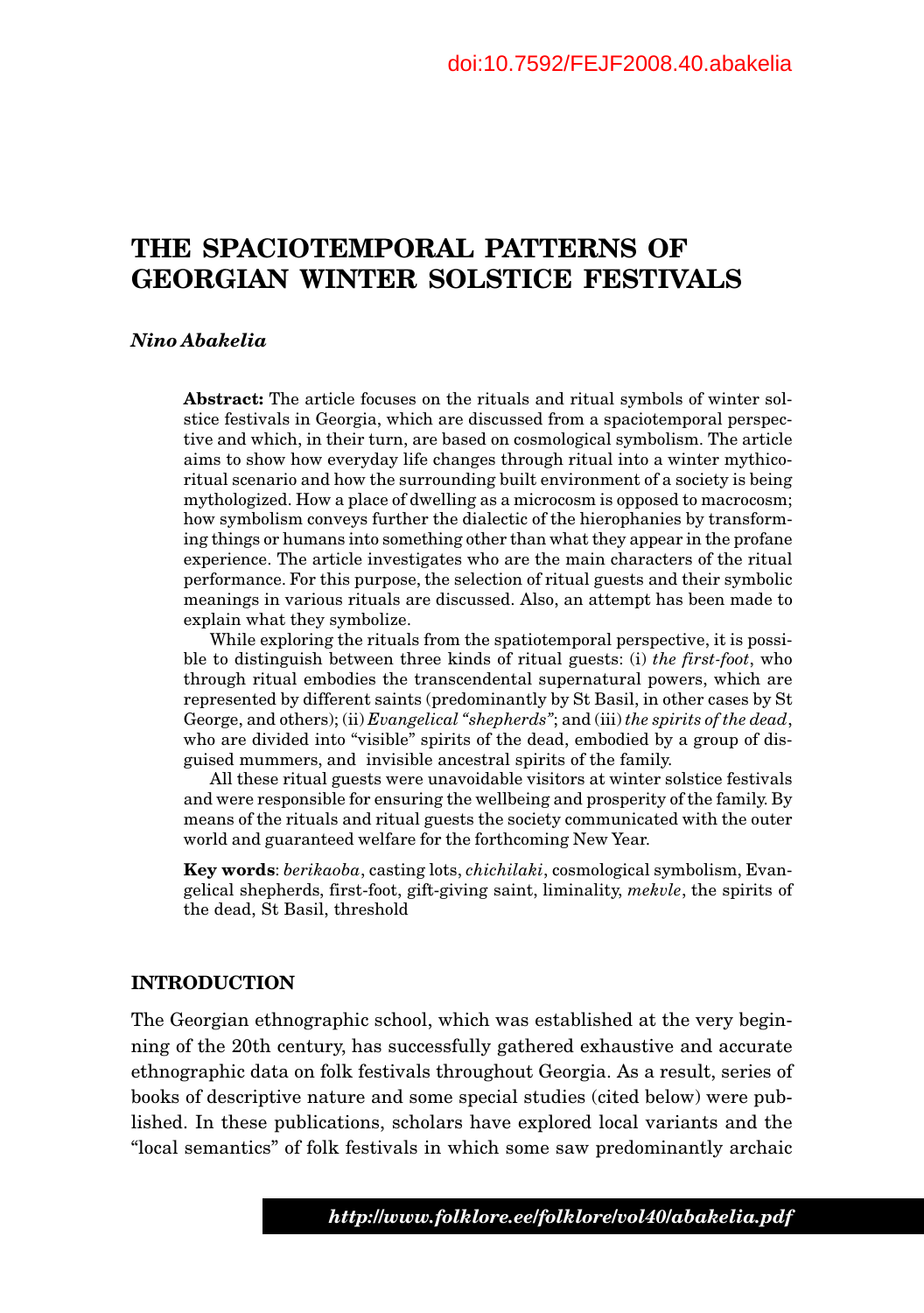roots and others paid more attention to their Christian layer. It is therefore reasonable to suggest that the article is a compromise between these two attitudes and viewpoints.

Focusing on ritual, the aim is to reconstruct the general (and not local) mythico-ritual scenario of winter solstice festivals and participants of these festivals and analyze it from spaciotemporal perspective, to reveal and explain the knowledge acquired over generations in repeated societal practice in the framework of Georgian culture. The study aims to differentiate between ambiguous and often complex, tangled rituals and trace their origins, at the same time showing how Georgians have made their choice from the existing possibilities to give the culture its particular pattern. Another goal is to show Georgian culture as it sees itself. For this purpose, the reconstructed data is given the form of a narrative which is based on the ethnographic data gathered by the author in different regions of Georgia during 1976–1989 and 2001–2008 and in targeted studies.

Like in many modern societies, in Georgia the concept of New Year is associated with the January calendar. When exploring special calendar literature it becomes evident that among different peoples and sometimes within a single ethnic population, New Year and its celebrations have been associated with different periods (and dates) in the year. The calendar of Christian Georgia underwent the changes brought along by Christian methods of time-reckoning (in different periods, Georgia has observed the August calendar, the September calendar, the March calendar, the January calendar, and others).

According to Mircea Eliade (1987: 65–93), on every New Year the time was regenerated and the cosmogony was repeated. This belief is universally disseminated. When exploring the morphology of calendar customs scholars have concluded that whenever and wherever it began, the most important thing was not the date itself but rather the experience caused by the end of a period of time and the beginning of a new period (Eliade 1987: 65–93).

All over the world, the New Year has been marked by celebrations based on a variety of customs. It must be noted at once that through these celebrations the mythological time and creation were being introduced and associated. The New Year is the period when the worldly creation starts anew through the performance of certain rituals. The concept of Creation is easily traced in many rituals, among which the best known and widespread are the extinguishing of fire and lighting it anew or the custom of burning a special log during twelve holy days, a ritual widely spread in many countries (Georgia among them).

The article seeks to understand the meaning of disguised elements of regeneration, of "beginning afresh" in spaciotemporal patterns of winter solstice festivals (that is, the time when the sun "shifts" or "turns" towards the spring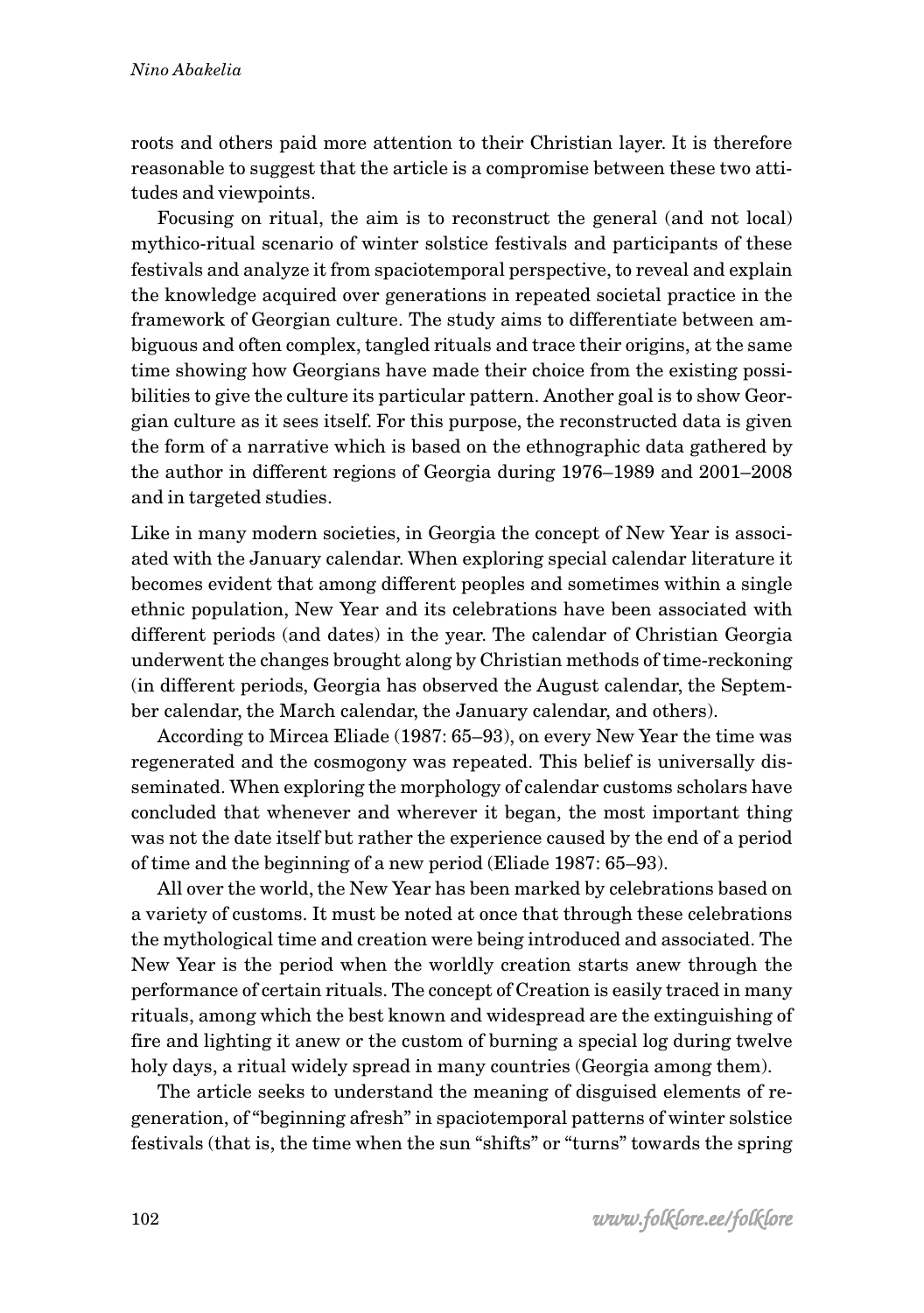and light begins to increase). These festivals in Georgia cover the period lasting from December 25/January 7 to January 6/19, for twelve holy nights. This astronomical event is peculiarly reflected in the local beliefs, entailing also St Barbara's day (Dec 4/17). According to West-Georgian folk beliefs, at this time the sun leaps by three cock's (or ram's) steps and the day increases for three days, or, according to another version, on St Barbara's day the sun remains still (or static) for three days. At the same time, around Christmas, two nights are united for the purpose of helping St Mary to give birth to Jesus and the day increases by one ram's leap. According to beliefs spread in eastern Georgia, the sun sets into the nest on St Nicolas's day (Dec 19) and if it meets a lamb there it will stay there for three days, but if it is met by a coiled snake it will jump like a three-days-old lamb (Abakelia *et al.* 1991: 4–8).

# **GEORGIAN COSMOLOGICAL PATTERN – SPACE AND TIME**

Generally, the end and the beginning of a certain period of time are, in turn, associated with liminal symbolism and consequently with the symbolic organization of the space (including both the 'inner' and the 'outer' worlds, as set forth by Arnold van Gennep and Victor Turner) and it is directly based on the cosmological system according to which the representation of the world is being reconstructed (Abakelia 1991: 83–96).

The cosmological pattern of Georgians has been reconstructed on the basis of religious beliefs and rituals, and its vertical plane comprises of

(i) the upper, celestial world of supreme deities (at first it was represented by the sky god, which in the course of religious development was replaced by the weather god (whose name, as preserved in oral tradition, is *Zhini Antari*, 'the one who is above'), and who, after the spread of Christianity, was substituted by Christian allomorphic personages of Archangels (Michael and Gabriel), St George, St Elijah, and others;

(ii) the underworld, which was represented at first by pagan female deities, personifications of natural elements (earth and water) which after the spread of Christianity coexist and partially exist in the image of St Mary; and

(iii) the world of the living, the societal community with its cultivated plants and domestic animals.

But the cosmology in question also implies the horizontal plane in which outer/ inner spaces, non-cultivated/cultivated lands, microcosm/macrocosm, nature/ culture are opposed to each other through the correlated personages. Also, the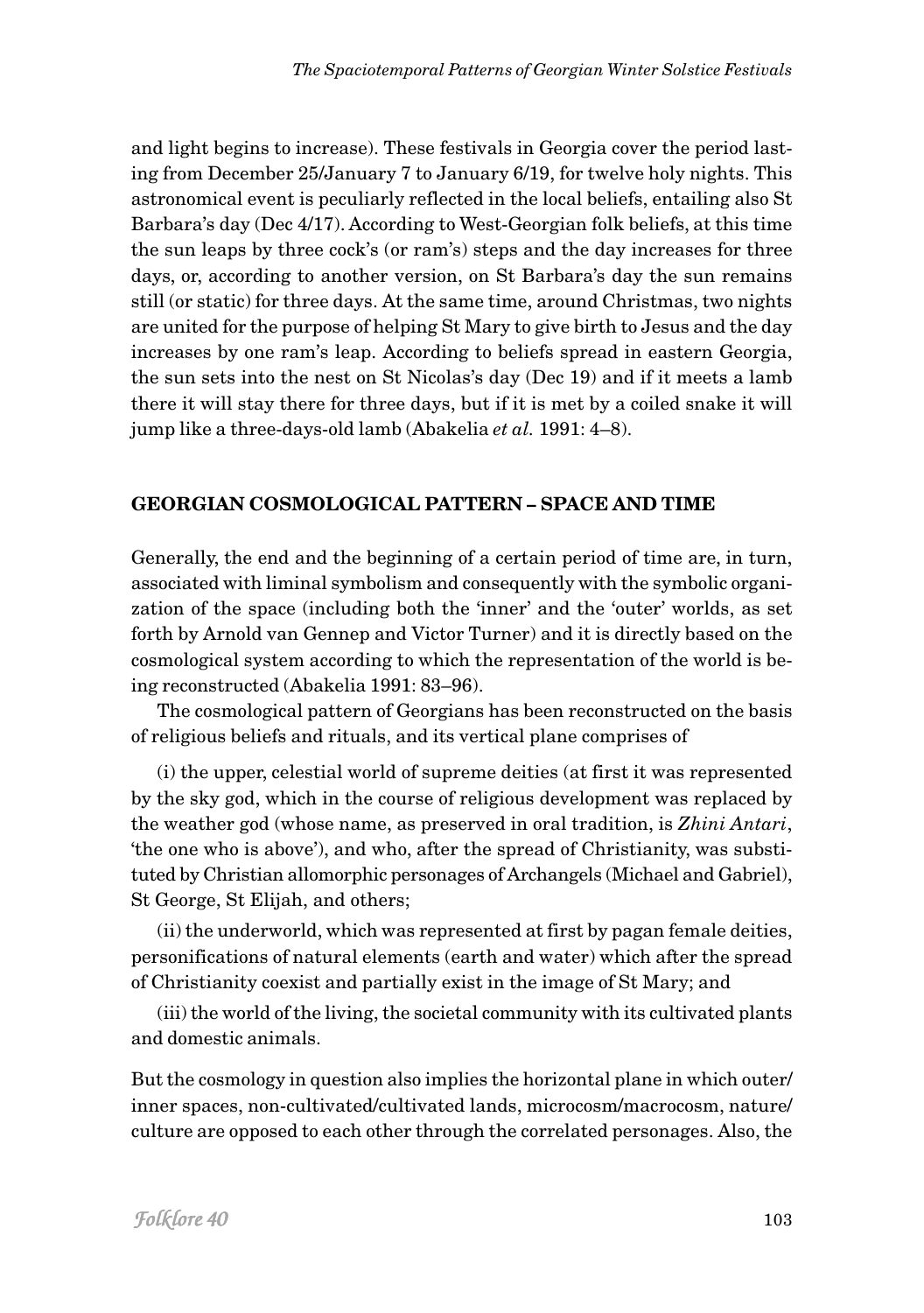outer world was stretched on the horizontal plane, though at the same time it also implied the vertical dimension, whereas the cultivated inner world of the living was perceived as surrounded from all sides (above, under and from outside) by the dangerous world of the unknown (Abakelia 1991: 83–116). These worlds, these zones, are enclosed by invisible borders. Humans constantly attached to these boundaries can recognize kind, evil or neutral spirits which move from the sacred sphere to the profane and vice versa, especially in liminal periods of the year.

In such situations, built environment and built forms, in this case house (dwelling or habitus), which according to Bourdieu's definition represents a metaphor of the organized world structured by the gender principle, generally receive particular meaning and importance (cited in Lawrence & Low 1990: 453–505). The built forms imply or reveal communicative role not only among the groups or inside the groups but also between the representatives of different spheres at different levels. So on the mythological plane which unfolds on the New Year's festival, the metaphorical and mnemonic functions of the built forms is revealed.

As is known, the different modal levels separating one world from another are not hermetically sealed from one another, though imaginary boundaries are built between the cultivated and non-cultivated (woods, cliffs, sea, etc.) culture/nature areas. In the topography of the 'inner world', the borderlines of different realms extend along farmsteads, dwellings, temples, and so on. In the 'outer world' they run across the woods, cliffs, seas, lakes, rivers, mountains, etc. (Lévi-Strauss 1985; Lavonen 1984; Abakelia 2008). There are various passages in the imaginary and built form boundaries (holes, gates, doors, windows, chimneys, etc. which weaken their tightness) and transition from one sphere to another becomes quite possible.

Thus fenced with and limited by temporal, spatial and causal factors, a community was surrounded by the so-called 'outer sphere' which included in itself the kingdoms (worlds, realms) arranged around and on the vertical and horizontal planes (the netherworld, the upper world and on the horizontal plane all the unexplored, uncultivated and unknown places inhabited by dangerous and harmful forces (Abakelia: 1991; 2008; 151–167; Surguladze 1987:133– 158).

The New Year is thus a liminal phenomenon (as defined by van Gennep and Turner) from the perspective of both space and time. This is a period of the year when the thresholds of the inner and outer worlds become vulnerable and, as a result, open for the various undesirable and desirable powers and forces which can penetrate through these passages. In order to prevent such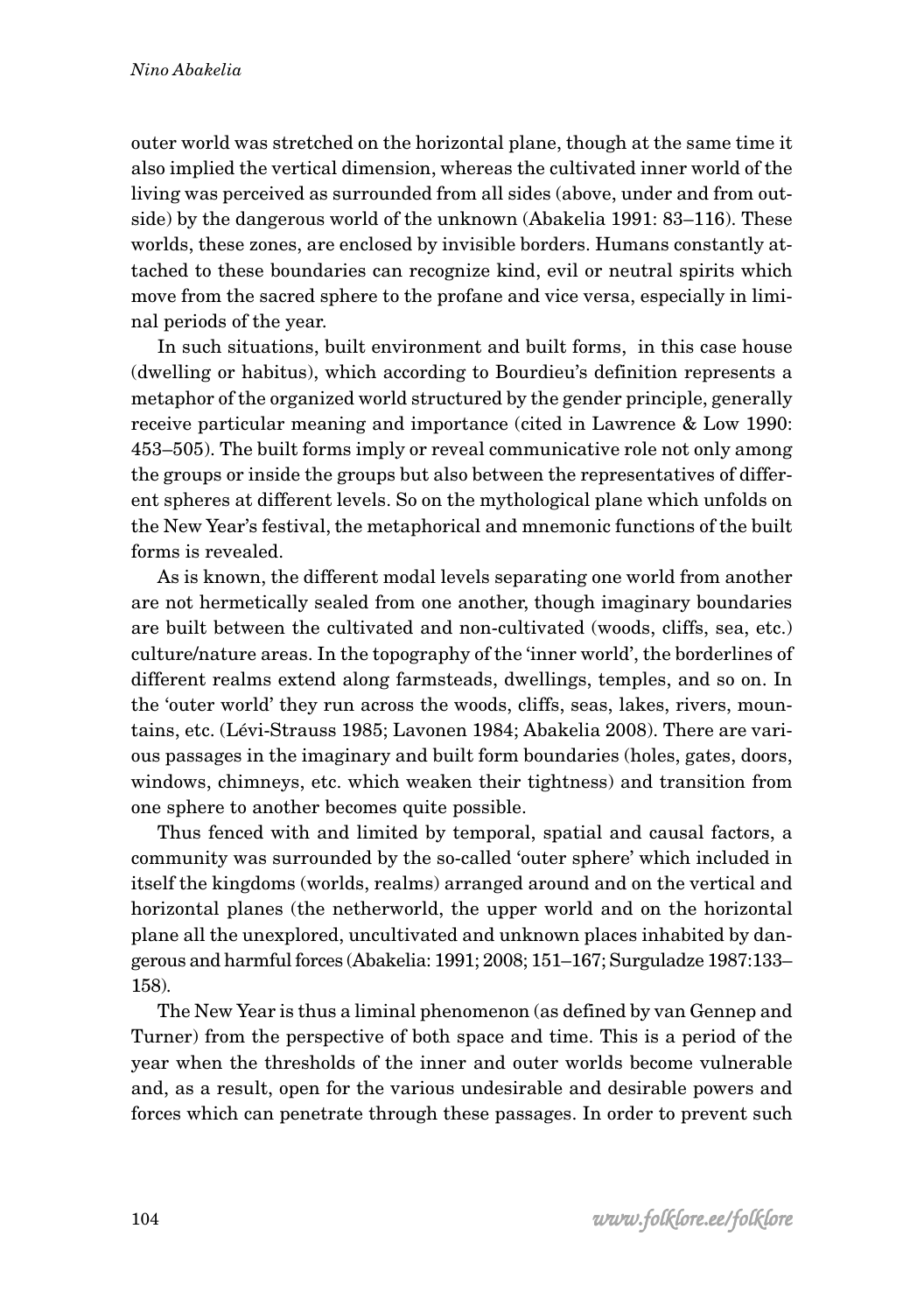accidents from happening or to protect oneself against them, particular precautions were taken. The ritual performed in the spatial structure perspective on the horizontal plane is intended to adjust to a broad spectrum of attitudes between the visible and invisible worlds, between the world of the living and the world of the dead and between the past and the present. Visitations from the land of the deceased to the world of the living, or from the outer to the inner world, respectively, are well known among many peoples (the Ancient Greek, Old Germans, Balts, Caucasians, Slavs, etc.) and are associated with the cosmological symbolism of outer/inner and nature/culture, respectively. The boundaries of the inner world are constantly changing: it might be a dwelling but also a country, cultivated land, etc. The 'center', consecrated through rituals, chants and prayers, was the place from where the communication with the supernatural beings (powers) was possible.

The protective center of the cultivated area, the house, turns into the scene on which the winter solstice mythico-ritual scenario unfolds.

## **RITUALS AND VISITORS DURING THE LIMINAL PERIOD**

### **The "shepherds"**

The complex morphology of the Christmas period has been studied from different angles by many Georgian scholars (Bardavelidze 1939, 1941, 1957, Bregadze 1982, Gambashidze 2004, and others) but here the focus is on the spaciotemporal perspective of the festival. The first to appear on Christmas Eve and on Christmas morning is a ritual procession comprised of a group of young boys (sometimes the group was mixed and consisted of girls and boys, sometimes also of younger children) dressed like (in sheepskin) shepherds, who held shepherd's staffs and walked around the village, caroling and visiting each household.

The "shepherds" and their ritual procession walked around the village and spread the great joy on the occasion of Christ's birth and this was the most important moment of the festival. According to the Georgian tradition, those who used to spread the joy and happiness among people were called *mealiloebi* 'participants in the procession (called *aliloze siaruli*)'. The Georgian term *allilo* is derived from a song's name, which, in its turn, might be a corrupt folk form of hallelujah/alleluia, the praise to God. Consequently, the procession could be understood as 'walking with alleluia' (blessing the God). The song was called *allilo* probably because of the refrain repeated at the end of the each verse. The most widely used text about it reads as follows: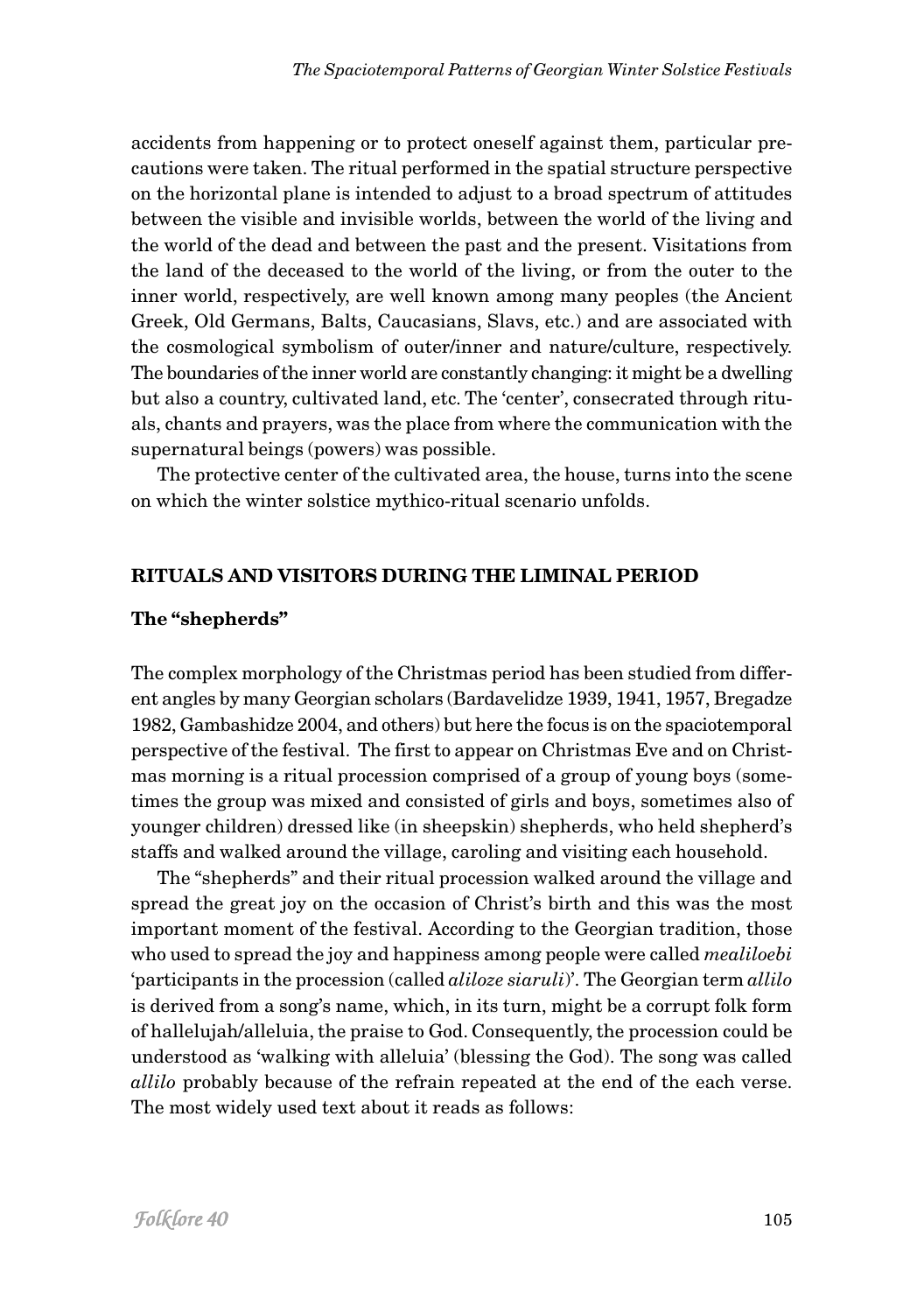On the 25th of December, Christ was born in Bethlehem Allilo and allilo! (Alleluia! Alleluia!) The songbird sat on the fence, Singing on Christ's birth Allilo and allilo! We are not beggars, We serve Christ Allilo and allilo! Mother, give us some eggs Christ will give you full bags. Allilo and allilo! (the song continues) (Abakelia *et al*. 1991: 10–27).

When singing special odes, the participants (disguised as shepherds) ritually transcended into the sacred time when the first ritual process had taken place on the occasion of the birth of Jesus, and the great joy which accompanied the Nativity was remembered and renewed through the ritual. Often, the procession was accompanied by music and dance. Meeting and receiving the guests was the core of these rituals. This ritual has also been called 'the congratulations on the occasion of the birth of Christ'. The congratulation was expressed by a short verse cited above, the text of which is known in different variants in Georgia. The participants of the ritual congratulated each household and passed on the grace of God. The singers blessed the household and the housewife thanked them with specially prepared ritual breads, wine, eggs, sweets, coins, or whatever was available.

The origin of the ritual is believed to be the Holy Script (Lk 2: 4, 7, 8–9, 12, 13–16). As it is known, biblical texts about it are scanty, even though Luke is supposed to have had his information from the Virgin herself **(**Murray & Murray 2004: 376–377).

As it seems, starting from a very early date the ritual performance has been held on the Nativity of Christ by the faithful impersonating shepherds, who returning from Bethlehem glorified and praised God for all they had heard and experienced. In that way they gladdened the hearts of the people and spread the joy which had been caused by the Lord's birth. The sacred history and the ritual hide in them the roots of folk theatre which had not developed in Georgia. The ritual gift-giving was considered as paying homage to Jesus and was perceived as a particular form of thanksgiving to God, a kind of service to Lord (cf. 2 Cor 9:11–15).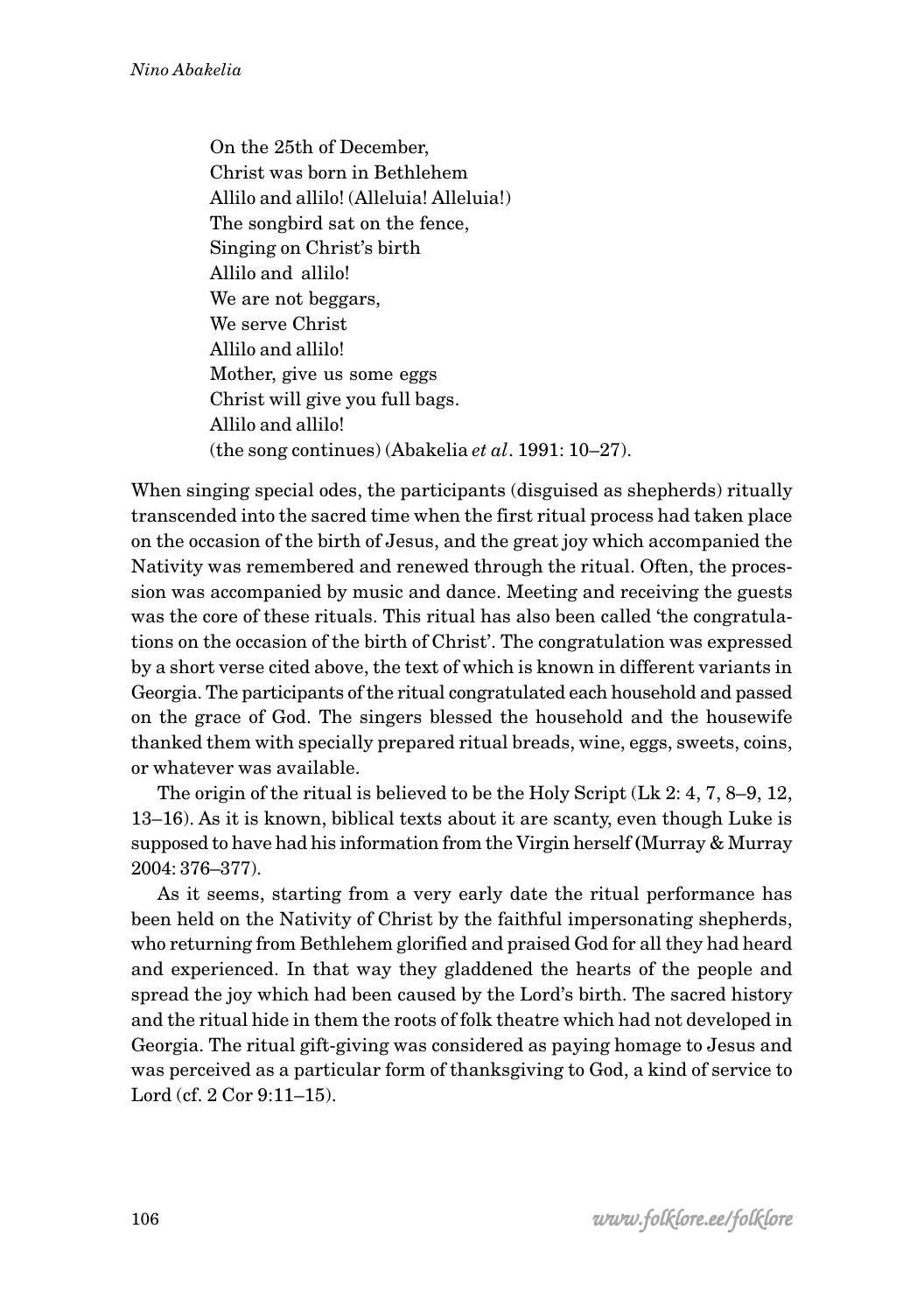#### *Mekvle***, the first-foot**

The next festival to celebrate the winter solstice is and was the New Year. The first ritual guest, who was to step over the threshold of the house on New Year's day had been tested beforehand on St Barbara's Day (Dec 4/17). On that day, a person was invited to visit the house and bless the household. The special guests were invited with the aim to avoid a random "unlucky foot" stepping into the house. If the guest's "foot" was approved he would be invited to return on the New Year's Day as a first-foot.

Georgians distinguish between the so-called 'inner' and 'outer' first-foots. From the spaciotemporal perspective, the first ritual guest, called *mekvle* ('the one who leaves traces, foot prints', and corresponds to first-foot in British and especially Scottish folklore) is the most important character of the New Year's mythico-ritual scenario; he is believed to be the main mediator between the opposite worlds and is the first to congratulate the family.

Beliefs about the first-foot are also founded on the first day's magic. In Georgian tradition, a special attention has been paid to the magic of the first day; the beginning of the first day (week, month, the New Year) was particularly important, because according to widespread beliefs, a good new beginning set the right tone for the forthcoming year. Therefore, starting a year in an appropriate or required trend was of great importance. Responsibility for the happiness, fecundity, prosperity and well-being was laid upon the first-foot.

The Georgian term *mekvle* derives from the word *kvali* ('trace', 'furrow'), which denotes the person who has to leave happy traces (foot-prints) at home (Ghambashidze 2004: 88–128). The second meaning of the word ('furrow') allows another definition. This explanation of the Georgian name for the firstfoot (*mekvle*) may allude to the first-foot's initial function as a sewer and ploughman who had to make ritual furrows at the festival (Bregadze 1982: 173–177).

*Mekvle* assumed the role of a benevolent and luck-bringing angel who left after him a stock of luck in the form of lucky footprints. The same idea is expressed in the New Year's congratulation formula recited by the first-foot,

> I enter the house, Let everybody be blessed by the Lord, Let my footprints be like those of the angels (With my angel's foot, I share the blessings of the Lord).

Here it must be noted at once that the angel mentioned in the formula does not necessarily point to a hierarchical sky being, but simply refers to a spirit, a messenger of the Lord, or even a supernatural being who visits the humans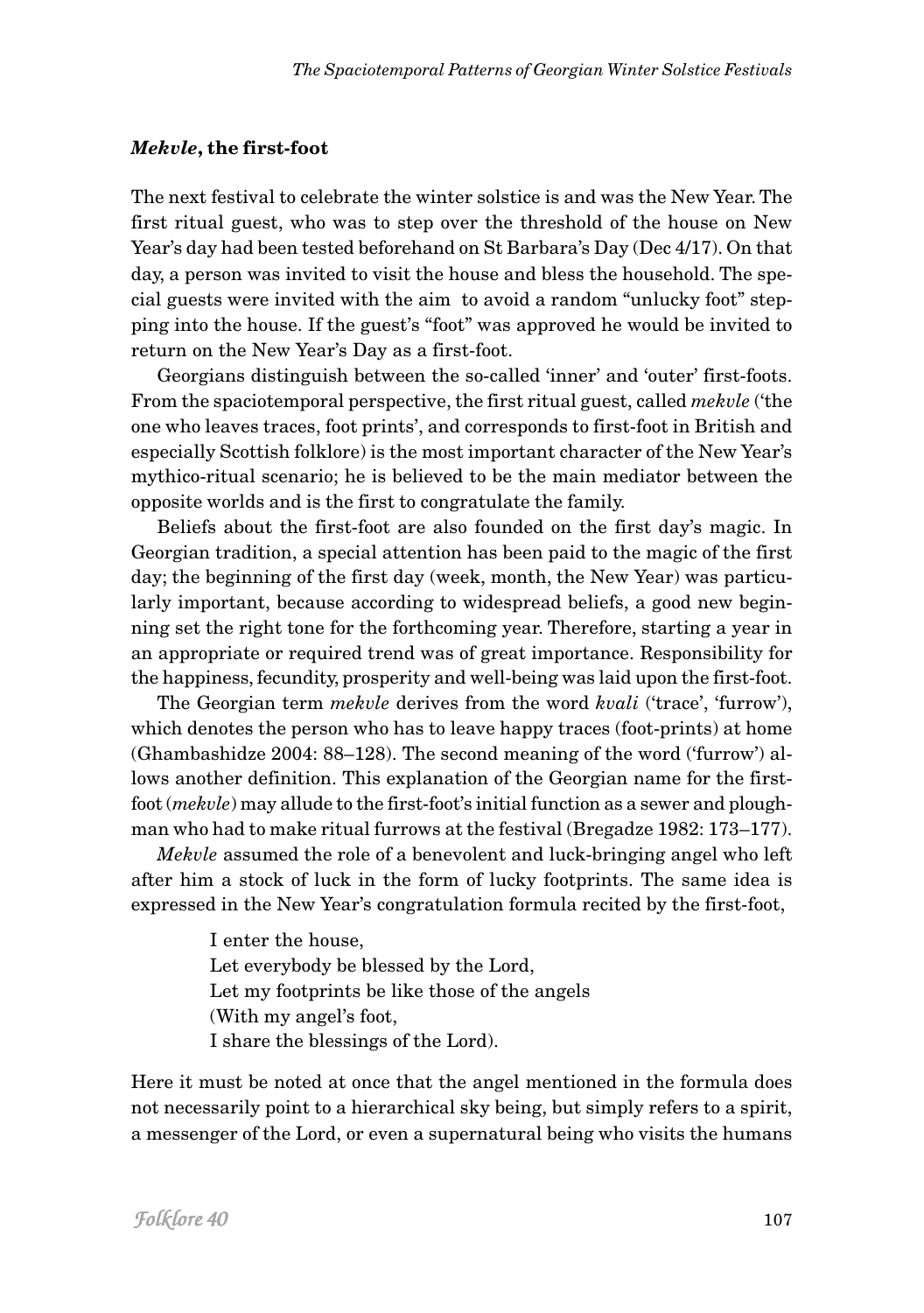from the outer world. The ritual guest is represented by the personified messenger of the God, which having entered the world of the living (in this particular case, the house) becomes visible as the personified characters of St Basil, St George, or the Lord.

During this ritual performance, the perception of the outer and the surrounding worlds, which are mythologized, undergoes changes, and so do the attitudes of the humans towards the arrangement of the characters, the participants in the ritual performance. When the ritual characters are rearranged, the "actors" of the mythico-ritual scenario are divided in two groups between the two worlds (the outer and the inner) and the initial situation is reestablished. Exploring ritual in traditional cultures, Albert Baiburin (1993: 201–211) has concluded that while in everyday life the relationships among the household members unfold between each other, in a ritual it unfolds between the group and the unknown. The unknown in our case is represented by invisible, supernatural beings (which at winter solstice festivals, for example, are embodied by the first-foot).

Georgians distinguish between the 'inner' first-foot, who is elected among the members of the family (see below), and the 'outer' first-foot, who is the person specially chosen and invited to the house in order to ensure a favorable forthcoming year. If this is not done, there might arrive an unexpected guest whose foot had not been tested and who would not be safe for the family. It must be noted from the very beginning that the epithets 'inner' and 'outer' with regard to the first-foot are quite formal (and also relative), because as soon as the first-foot moves out of the inner space (that is, built form) into the outer one (according to the tradition he has to spend the night outside the house, in the sanctuary, the attic of the house, etc.), he immediately changes his status. He is opposed to the rest of the family members and turns into the one who addresses while the family members, in their turn, become the addressees. Coming as a stranger from the outer space, he embodies one of the outdoor powers and is a bringer of happiness, good luck, fortune, abundance, wellbeing, reproduction, etc. to each member of the family.

From this arise the following questions: What kind of forces does the firstfoot's character embody? What kinds of powers are manifested in the figure of a first-foot? Answers to these questions may be found in the customs preserved in Svaneti (a mountainous region in western Georgia). Here, the firstfoot was chosen by casting lots on Christmas Eve. Small, thin marked sticks or bones of sacrificial animals, which corresponded to the number of the family members, were drawn as lots from a hat or sack, or some other container. These objects were marked with different signs: for example, a cross was the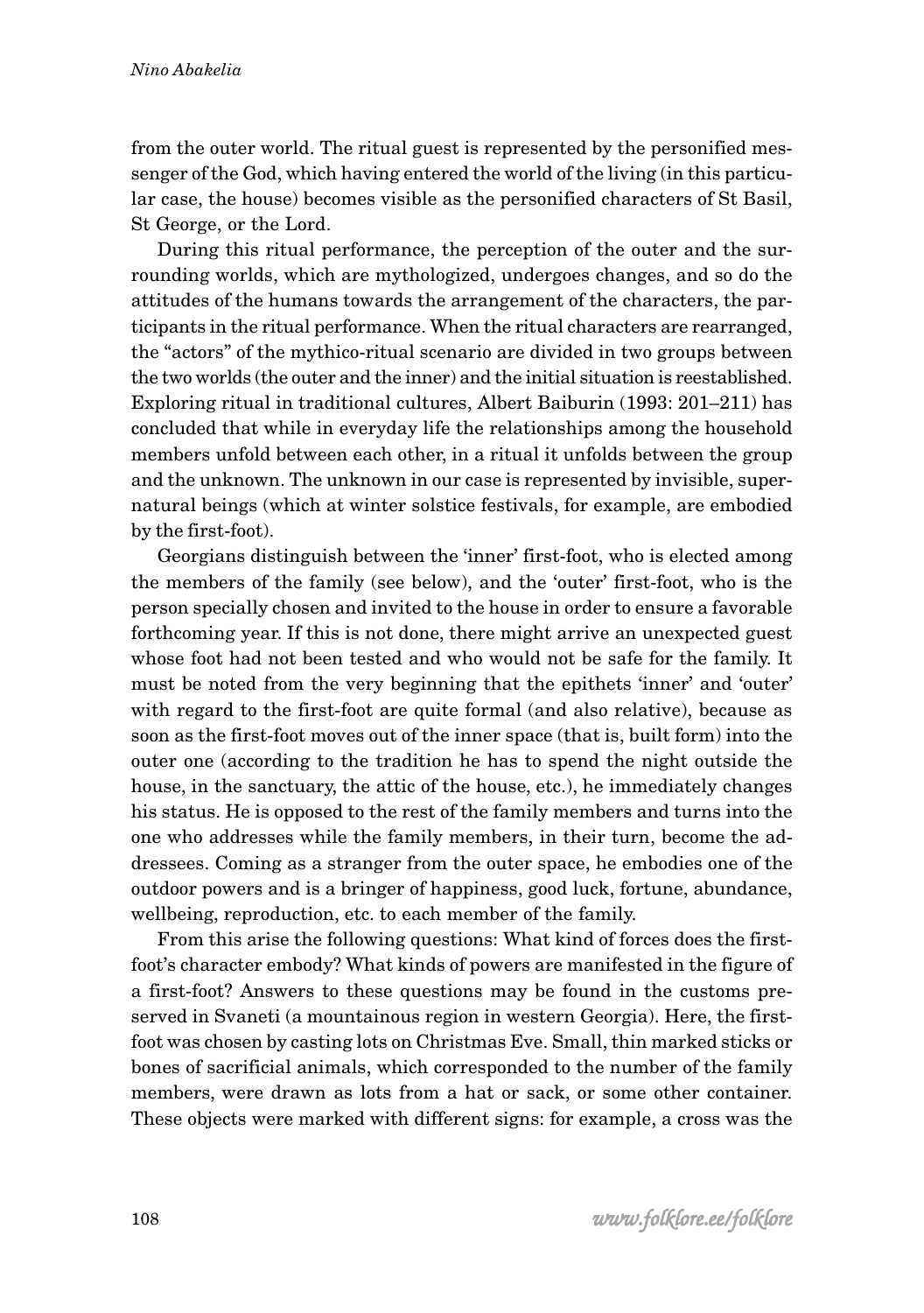sign of the Lord, and a straight line was called the St George's lot. The person who happened to draw the Lord's lot would reveal the power and will of the Lord, and the one who happened to draw St George's lot would reveal St George's power and will.

# **Ritual tree** *chichilaki*

As mentioned above, the house was attributed a particular meaning in the spaciotemporal pattern. In this respect a very interesting dialogue unfolds between the lady of the house and the ritual guest – the first-foot – in the following sequence: the chosen first-foot started his preparations on New Year's Eve. He went to the forest to fetch a twig of a hazelnut tree, the symbol of fecundity in Georgian tradition, and from this crafted the New Year's ritual tree symbol *chichilaki* (the exact meaning of which is unknown). *Chichilaki* is viewed as the Georgian variant of the tree of life (Bardavelidze 1957: 59–87). The hazelnut tree stick brought home was warmed on fire and peeled so that the shavings (flakes or strings) were left hanging and whirling on it. Two horizontal crosses were attached to the stick: one on the foot and the other on the top of it. A wicker wreath decorated with leaves of ivy, plants with small red and black berries, mistletoe branches and other evergreen plants were attached to the top of the tree and a loaf of ritual bread called *boqeli* (the exact meaning of which is unclear, though according to Nino Gambashidze (2004: 183) the name could be associated with a bull) was put over it. At the two ends of the horizontal cross, balls of dough about the size of apples were fixed. The balls were called *qvinchila* ('cockerels'). On the remaining two ends, an apple and a pomegranate were attached. Next to these "cockerels" a plucked songbird (the messenger of Lord) was hung. Feathers were left on its tail and wings, and sometimes only the tail was hung as the sign of the songbird (cf. the ostrich feather of the goddess Ma'at which as a sign often represented the goddess herself in Egyptian visual art). All these were manifestations of the upper world as well as fecundity symbols. Sometimes the tree was decorated with silver coins, colorful bands, candies and jewels. In these decorations the evergreens, blossoming hazelnut sticks, mistletoes, berries of different color, fruit with many seeds represented the symbols of fecundity. The cockerels and the bird symbolized the celestial world and kind spiritual beings. Sometimes, this sacred tree was also called Basil's/Vasil's beard.

*Chichilaki* can be also compared with the sun, if viewed from another perspective. The ritual bread on the top of it, in this particular case, represents the sun and the flakes represent the rays emanating from it. With its celestial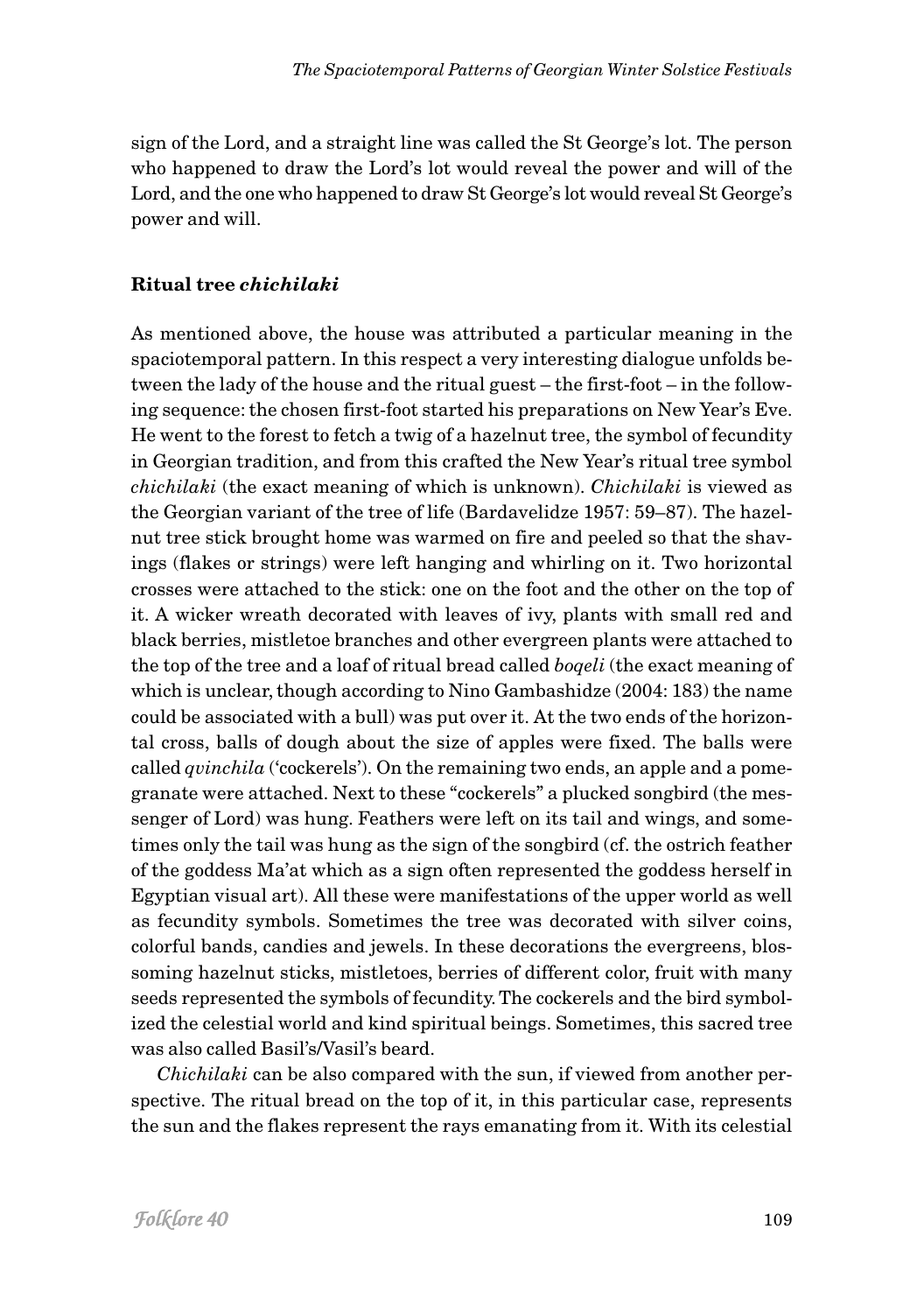markers ("cockerels", the songbird or its tail), *chichilaki* points not only to the sky but also to the sun, the source and center of light and warmth. It must be remembered that in many traditions the image of the sun is frequently associated with the tree and as Rene Genon has pointed out, it is considered the "fruit" of the tree. The fruit is detached from the tree at the beginning of the cycle and returns at the end of it. So the tree in this case is the real "station" for the sun (to illustrate this idea, Genon (2002: 356–357) presents a Chinese hieroglyph which depicts the sun set at the end of the day). There is a term, very interesting in this respect, in Georgian language – *mzebudoba* (*Mze* 'the sun'; *bude* 'a nest'), which precisely marks the period when the sun is believed to rest in the nest, and stands for the astronomical position of the sun which corresponds to, and literally means, the winter and summer solstice. By the folk imagination, the sun stays in the nest. The nest in itself implies the existence of a tree on which the sun has its station. This perception consists of the interconnected elements – that of the tree and the sun rested on it, which reflect the two complementary modalities.

As to the flakes (strings) of *chichilaki,* they might be seen as wavy rays (which according to the general symbolism reflect warmth), and as lightning (celestial fire) and rain, which fertilize the earth. The wavy lines, in general, also represent water (Genon 2002: 356–357) (cf. the Egyptian hieroglyph of Hapy, the deity of the Nile River, whose body is covered with wavy lines, etc. It is worth mentioning that in ancient times, the sun gods and the water gods were often depicted in wavy lines.) *Chichilaki*, which also represents the world axis, has a fiery and radiant nature. In this respect, with its connotation of the sun, *chichilaki* also represents the tree of light.

# **The historical background and contemporary ritual practice of** *Basila*

The ritual tree *chichilaki* was prepared by the head of the family. It is noteworthy that the ritual anthropomorphic breads (cakes) baked by Georgian women were also known as *basila*s and the first-foot often named himself as and identified with *Basila* (who had to display supernatural powers).

The first-foot who was called *Basila* carried a wooden dish with the ritual breads *basila*s*,* the ritual tree called *chichilaki* or *Basila*'s beard, wine, honey, the boiled head of a sacrificial pig (see below the meaning of the word *basila*). With these ritual objects and symbols people tried to communicate with the surrounding world.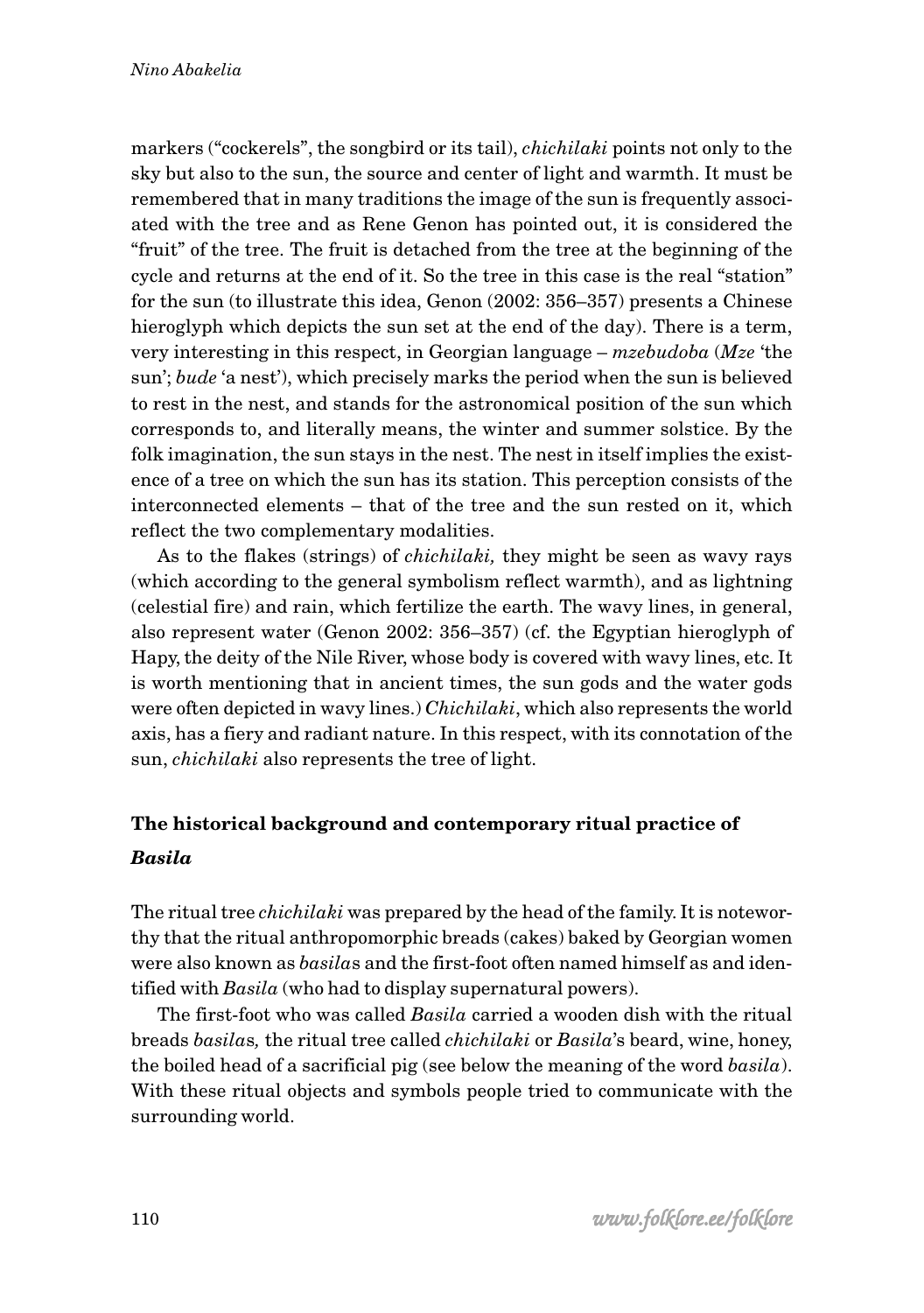Early in the morning the first-foot carrying various fecundity symbols used to come to the house, knocked at the door, and held a dialogue with the lady of the house:

- Open the door, fortunate one! (Would you, please, open the door!)
- What are you carrying (bringing) us, fortunate one?
- Good omens for everybody. The great God's mercy, kindness, the growth of cattle, filling of barns, stocks, and pigsty; jugs filled with wine in the wine-cellar, chest filled with silver coins and all the kindness, fortune, wellbeing, and peace. Open the door, fortunate one!

Only after the first-foot had repeated the blessing thrice, the door would be opened. The first-foot who stepped into the house with his right foot first (the symbol guaranteeing success in any kind of activity) blessed the house and members of the household with the above formula and once again assured the residents that he was the one (of the holy beings) to bring ill or good omens with the following words, "I am entering the house. Let my footprints be the traces of the Angel!" This holy being was usually represented by *Basila*. Though the authors who have endeavored to interpret the term have agreed that the name *Basila* refers to St Basil the Great, Bishop of Caesarea, whose feast day falls on January 1st, they have been inclined to associate him with the reconstructed pagan fertility deity, known under various names (e.g., *Beri, Bombgha/ Bambghu/Boseli/Bosla*; see Bardavelidze 1957; Rukhadze 1999; Bregadze 1982; Ghambashidze 2004). The comparison of ritual objects and symbols of day vividly show that they have more common traits and shared symbolism in Christianity (though overgrown in the course of time by popular beliefs) than they have in paganism. The saint was particularly worshipped in the Eastern Orthodox Church. (St Basil was believed to be one of the gift-giving saints, who was particularly popular in Eastern Christianity.) In the light of these facts it is worth remembering that Greeks also have the ritual loaf called *Vasilopita,* or 'Basil's bread' with a coin baked inside. Before cutting, the cake is spun around to invoke the Father, the Son and the Holy Spirit. Then it is cut by the head of the household: the first piece is cut for Christ, the second for St Basil and then for each member of the household. Whoever received the coin was considered blessed and would receive good luck in the coming year. The custom of serving *Vasilopita* originates in the 4th century and is associated with Bishop St Basil the Great, who distributed money to the poor. There also existed a belief of St Basil's herb which was connected with the saint and his feast day. This herb was believed to have both healing and protective powers (cf. the Georgian vegetative symbol of *chichilaki*).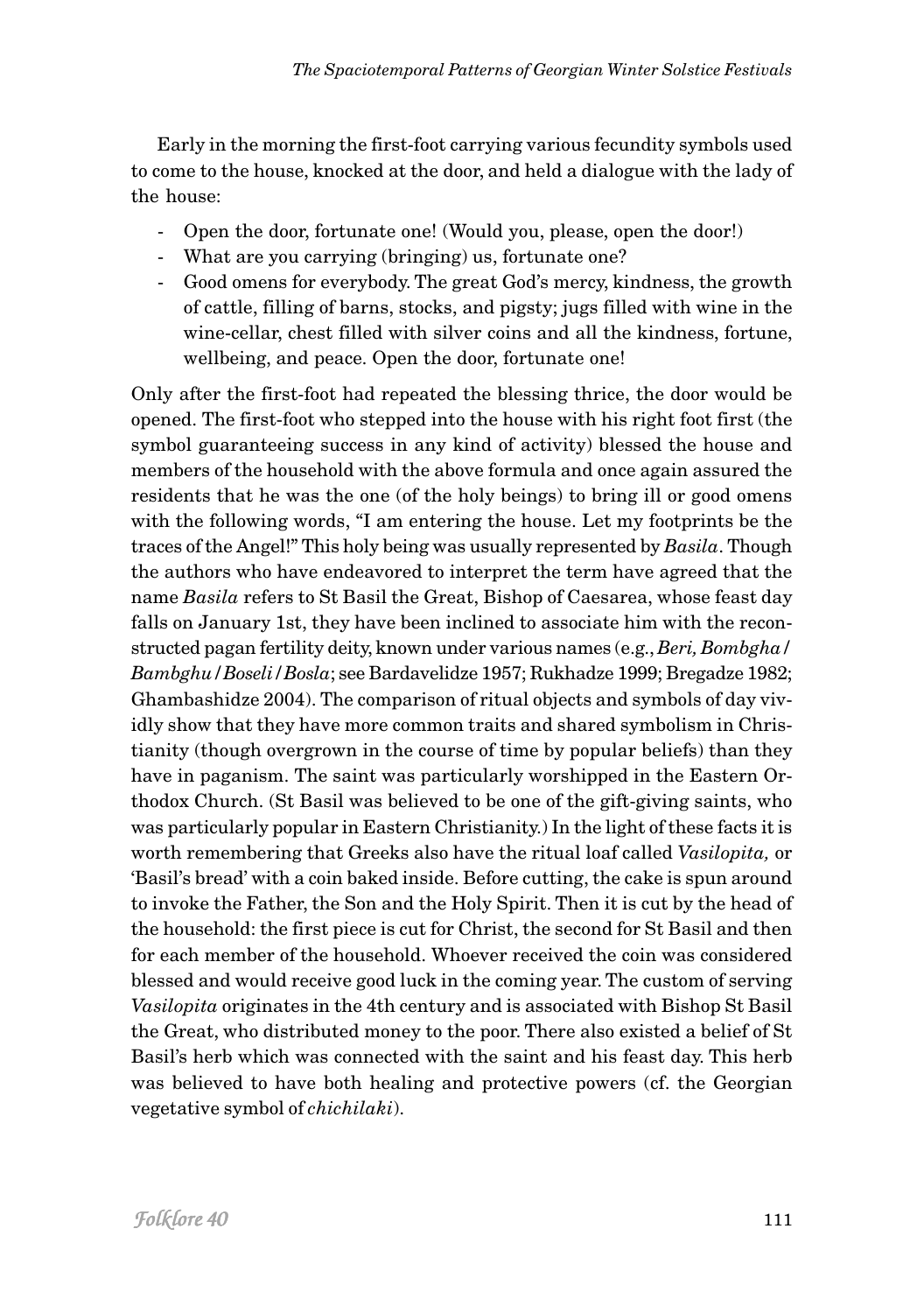# **Young mummers –** *berikas***,** *berikaoba*

There were also other visitors, called *berikas,* on the New Year's feast. *Berikas* were represented by a group of young mummers, mostly boys, who wore sheepskins inside out and their faces were smeared with soot. The group walked around the village in a procession and visited each family on the occasion of the New Year. When the mummery was over they were treated with bread, eggs, sweets, money, etc. In return, the *berikas* mummers would bless the family. If they were not treated properly they would curse the family and that, according to the local beliefs, could be an ill omen for the family. This is the reason why everybody tried to treat them kindly. The participants of the ritual called *berikaoba* initially appeared at the beginning of a new agrarian season and, as Nelli Bregadze has noted, its main rituals must have merged into a whole agrarian spring festival dedicated to the cult of a dying and resurrecting vegetative deity. The celebration of the New Year according to the Julian calendar caused the rituals of this originally spring festival to be doubled in January (Bregadze 1982: 247).

A semantic analysis of the terms connected with mummery and mummers during *berikaoba* and used in historico-ethnographic materials clarified some interesting questions pertaining to the history of agrarian life. As Bregadze has tried to show, *beri*-, the name of the central figure of the *berikaoba*, is an epithet of a deity, and was used to signify its earthly representative who was to perform the main rites of the festival, including ritual plowing. This circumstance, according to Bregadze, was reflected in the name of the abovementioned first-foot on New Year's Day – *mekvle* (Bregadze 1982: 247). It is also interesting that according to some ethnographic data recorded in Imereti province (West Georgia), when blessing the house the *berikas* also addressed St Basil saying: "We entered your yard bringing St Basil's blessings to you!" The ritual mask is an important attribute of the *berikaoba* procession. On the New Year as well as in spring, the participants of *berikaoba* wore black masks, blackened their faces with soot or smeared each other with mud (Rukhadze 1999: 213). The customs of presenting the face in black (wearing a black mask, drawing lines on the face with charcoal, covering the face in soot or smearing it with mud) are connected with the constant revival of nature, fertility and propagation.

Like other visiting guests, the *berikas* embodied the spirits of the dead and were responsible for fertility, especially if taken into account their clothing and disguised faces and a special ritual. According to this ritual every member of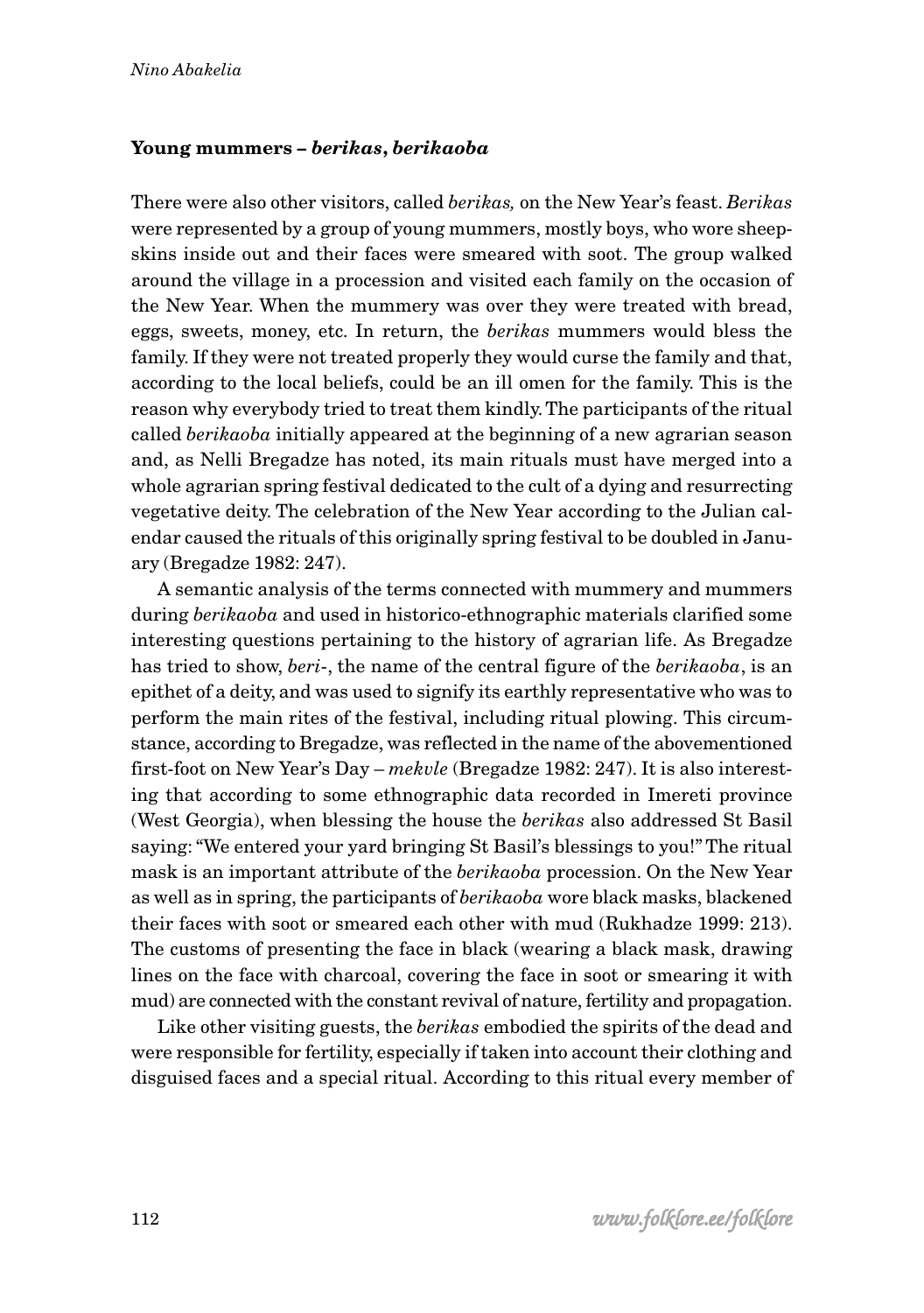the household tried to pluck out some wool from their sheepskin and hide it in the barn, pigsty, stock, wine-cellar, etc. in order to fill the farm buildings with fecundity.

# **Ritual sending off the spirits**

The *berikas* appear to be the general and "visible" representations of unrecognizable ancestral visitors for the whole community. Another ritual, called *lipanali* or *sulebis gadabrdzaneba* 'sending off the spirits', suggests that individual spirits also used to visit their immediate descendants in the family. It occurred annually on the Epiphany and lasted for about a week. During this period, tables were covered for the *berikas* in houses or in special farm constructions and the ancestral chair of the head of the kin was placed at the table; the oldest man who was the head of the family was to serve them with his head uncovered (as an expression of respect).

Of all the rituals this was the most mysterious. It was performed in absolute silence. Nobody was allowed to be present during the secret prayer in which only the spirits of the dead ancestors and the head of the family participated. The rest of the family was allowed to join the meal only after the ritual prayer was over. After the "prescribed time", the guests had to leave their living relatives by performing a ritual. The head of the family prepared for this day a glass of wine, a piece of cooked meat and a slice of bread. Holding all these in his hands, partially bent, he "accompanied" the invisible guests and saw them off through the gate repeating all the way the words: "This way, please!" During the walk he poured wine libation on the ground and by the time he reached the gate the glass would be empty. Then he opened the gate and placed the bread and meat on a stone nearby. Then he would haste home without looking back (reciting traditional taboos with regard to the deceased). Here it might be appropriate to recall Lot's history from the Bible, or Orpheus's descent to the underworld in search of his wife Eurydice).

The departure of souls was graphically depicted in the pictures drawn with primitive paint made from the blessed Epiphany water and soot by women on different (mostly wooden) objects (Bardavelidze 1957: 135–139). The primitive pictures painted for the spirits with fingers depicted how the spirits of the deceased urged on the souls of the sacrificial animals to the Netherworld. Thus the spirits of the dead were sent off, the necessary order was established and the society was ready to restart its everyday life.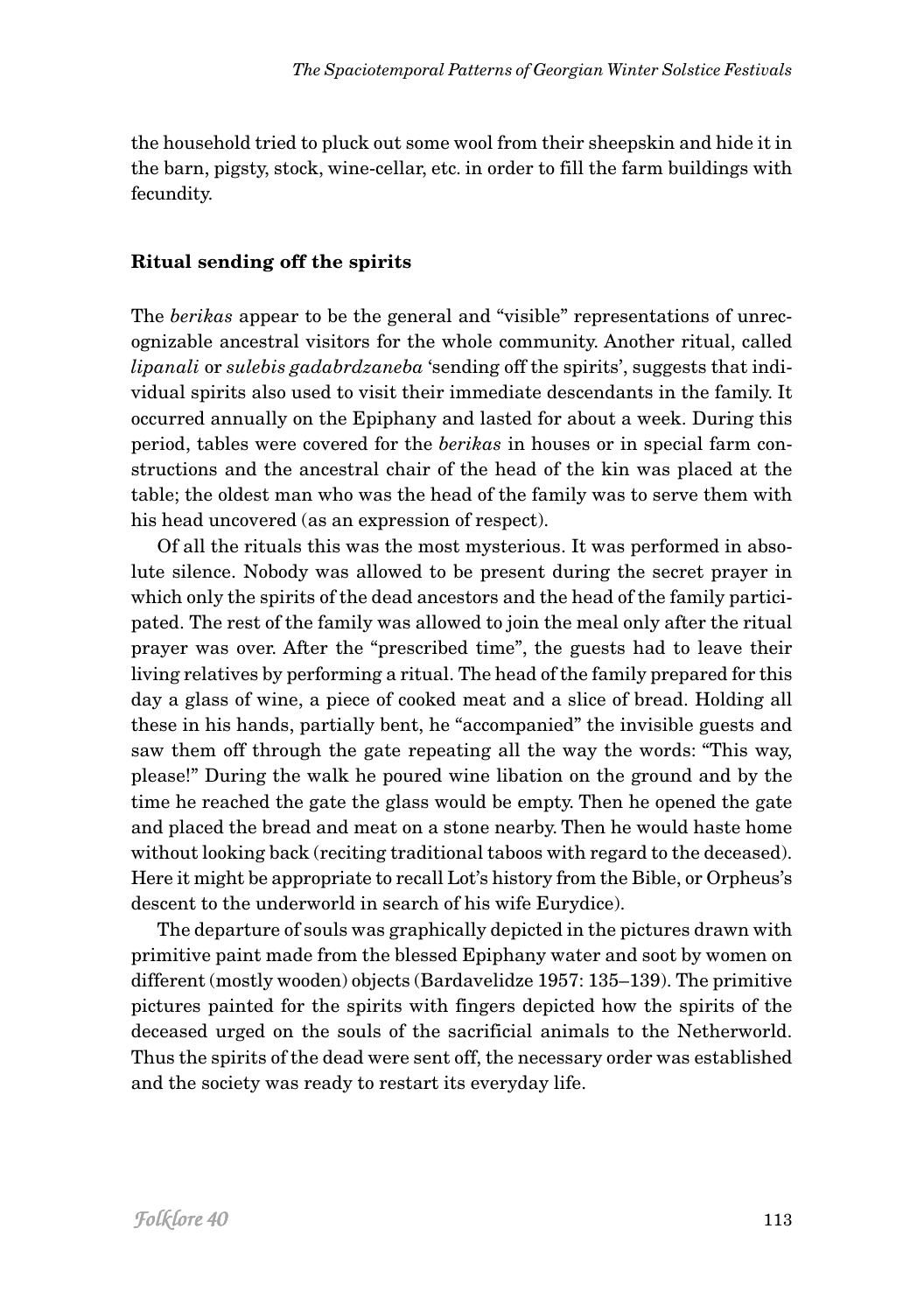# **CONCLUSION**

In the light of what has been said above, it concludes that at winter solstice festivals which are considered the beginning of the New Year in modern Georgia, the most important aspects were how the New Year began and the different rites of passage that were performed. During this period of liminality, the cultural space became vulnerable and special precautions were taken. Both time and space were mythologized by the hierophanies (as in Eliade, marking the sacred as manifested in different things) which influenced the behavior of the members of the society.

In the consecrated microcosm (or, in this case, the lived space/built environment) it was important who was the first to step over the threshold. As a result, the idea of the first-foot became predominant in these rituals. The firstfoot or the first persons to congratulate a household on the occasion differ considerably in terms of corporality (some of them are visible, whereas some are invisible) and function: for example, at Christmas a group of young boys dressed in sheepskin served as personifications of Evangelical shepherds who spread the joy in the community on the occasion of the Nativity of Christ. In the course of time, the initial meaning of the ritual had been forgotten and sometimes it had even merged with another recurring ritual which expressed quite a different (pre-Christian) idea (cf. the above described and analyzed agrarian festival *berikaoba*).

The next visitor to arrive was the first-foot of the New Year, chosen by casting lots among members of the household. The first-foot used to choose a number of things: animals (e.g., a bull was led around the hearth in the house), plants (the hazelnut tree used in the construction of the tree of life, evergreens, etc.), gestures, baked ritual breads, etc. and turned them into hierophanies. The first-foot himself manifested the sacred and the powers of the figure of the gift-giving image of St Basil, the saint of the Eastern Orthodox Church. Carrying the symbols of abundance, prosperity and well-being, the first-foot entered the house and blessed it. The society tried to double its guarantees for the forthcoming year and invited an additional first-foot, chosen and tested beforehand at the festival of St Barbara.

The last visitors to come to the household were the group of the spirits of the dead. They appear in two forms: in visible form and in invisible form. The visible guests were represented by a group of young people, wearing masks and dressed in animal skins. They represented ancestral souls who were to bring fecundity and fertility to the community. The invisible guests were the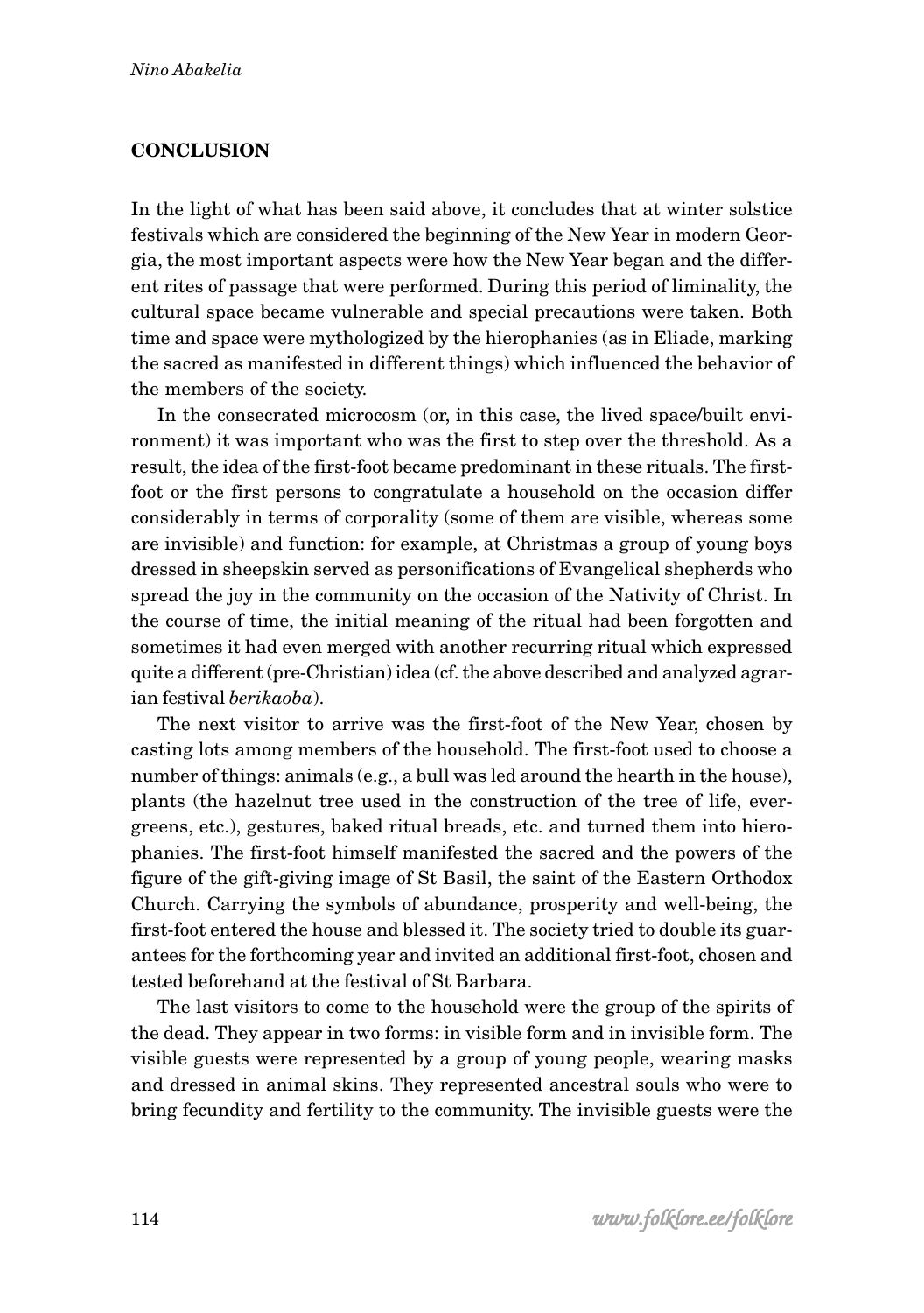ancestral souls of the family who had the same functions as the "visible" ones: they had to ensure the welfare of the family. The immediate ancestral spirits were treated in a special way, and specific animals were sacrificed to them. The souls of the sacrificial animals were believed to be chased away (or urged on) by the ancestral spirits to the pastures of the netherworld. By means of these sacrifices, the souls were pleased, satisfied and calmed.

All the possible guarantees in life were therefore received from external ritual visitors. In the ways mentioned above, life was completely reconstituted, everything began afresh and the community was ready to start a new year with new hopes and goals.

### **REFERENCES**

Abakelia, Nino 1991. *Mif i ritual v Zapadnoi Gruzii*. Tbilisi: Nauka.

Abakelia, Nino 2008. "Daimonebi"qartul mito-ritualur sistemashi. *Semiotika*, Vol. 3, pp. 151–166.

Abakelia, Nino; Alaverdashvili, Ketevani & Ghambashidze, Nino 1991. *Qartul khalkhur drheobata kalendari*. Tbilisi: Krialosani.

Baiburin, Albert 1993. *Ritual v tradicionnoi kulture. Strukturno-semanticheskii analiz vostochnoslavianskikh obriadov*. Sankt-Peterburg: Nauka.

Bardavelidze, Vera 1939. *Svanur khalkhur dgheobata calendari (akhali tslis cikli)*. Tbilisi: Sabchota kavshiris mecnierebata akademia.

Bardavelidze, Vera 1941. *Qartuli udzvelesi sartsmunoebis istoriidan, ghvtaeba barbarbabar, "kavkasiuri sakhli".* Tbilisi.

Bardavelidze, Vera 1957. *Drevneishiie religioznyie verovania i obrjadovoe graficheskoie iskusstvo gruzinskikh plemien*. Vtoroje izdaniie, kavkazsiuri sakhli. Tbilisi.

Bregadze, Nelli 1982. *Ocherki po agroetnografii gruzii*. Tbilisi: Mecniereba.

Eliade, Mircea 1987. *Kosmos i istoriia*. Moskva: Progress. [In English: Eliade, Mircea 2005. *The Myth of the Eternal Return: Cosmos and History*. Princeton: Princeton University Press.]

Ghambashidze, Nino 2004. *Akhaltslis dgheobata cikli aghmosavlet saqartveloshi (ertso-tianeti).* Tbilisi: Saqartvelos mecnierebata akademia, ivane javakhishvilis sakhelobis istoriisa da etnologiis instituti.

Genon, Rene 2002 *Simvoly sviaschennoi nauki.* Moskva: Belovodje.

Lavonen N.A. 1984 Funkzional'naja rol' poroga v fol'klore i v verovaniiakh karel*. Fol'klor i etnografia*. Leningrad: Nauka.

Lawrence, Denise L. & Low, Setha M. 1990. The Built Environment and Spatial Form. *Annual Review of Anthropology*, Vol. 19, pp. 453–505.

Murray, Peter & Murray, Linda 2004. *Oxford Dictionary of Christian Art.* Oxford.